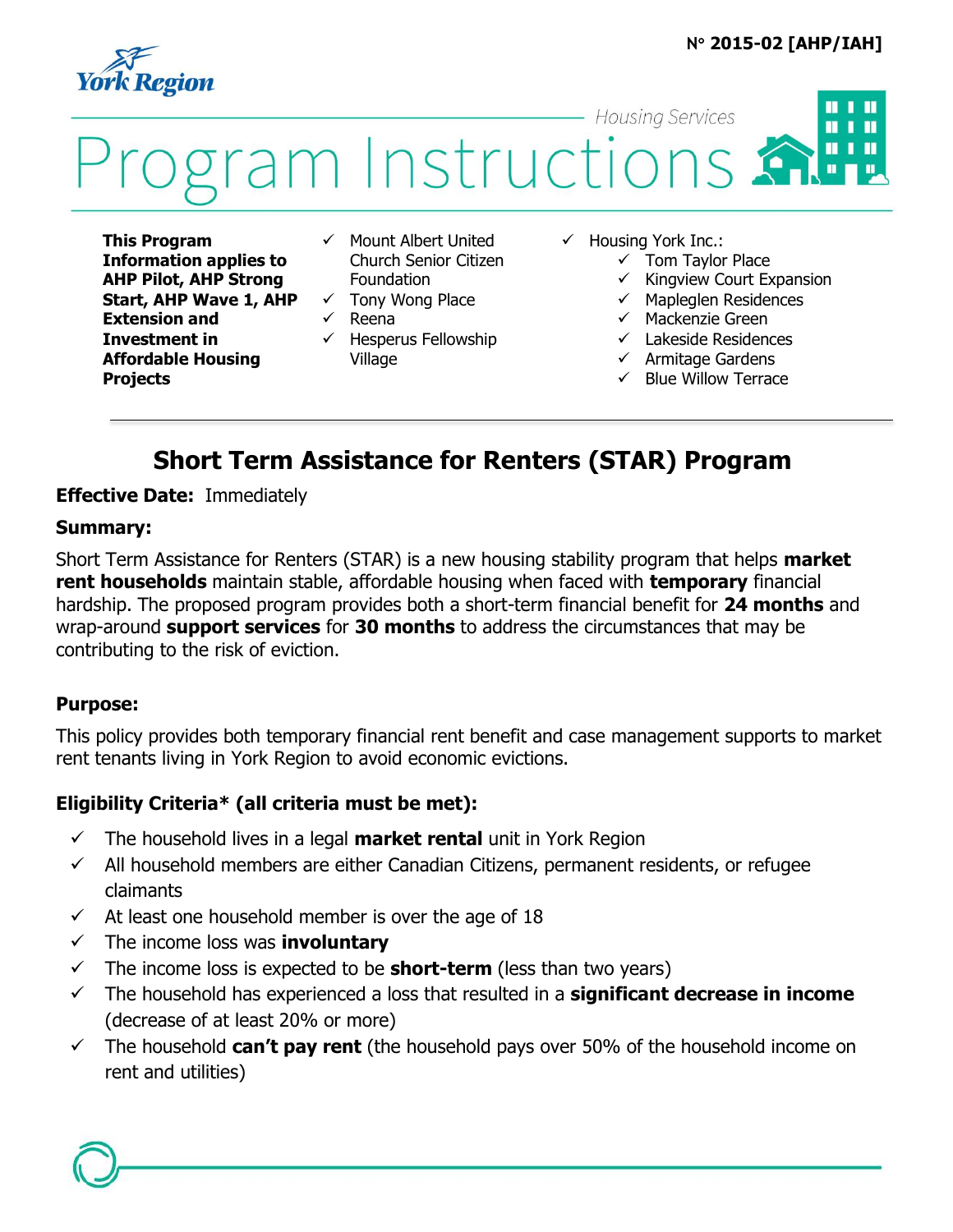- Total household **assets do not exceed \$20,000** (excluding assets listed in section 35 of Ontario Regulation 367/11, Housing Services Act, 2011)
- $\checkmark$  If household owes rental arrears, a repayment plan will be identified as a goal in the plan
- $\checkmark$  Household member(s) have never received a STAR benefit in the past
- $\checkmark$  Household member(s) are not in receipt of a Housing Allowance
- **One adult household member must be willing to meet regularly with a STAR case worker to develop a plan and work towards goals to change their circumstances for 30 months**

\*Further details on STAR eligibility criteria are provided in Appendix A.

## **Examples of Eligible Households**

- **Loss of employment, or a significant reduction in work hours**
- Short term disability (less than 2 years)
- **EXEC** Marital separation and breakdown

## **Examples of Ineligible Households**

- Seasonal, self employed
- **EXECUTE:** Maternity leave
- Return to school
- Retirement
- **Incarceration**
- Guarantor breakdown

### **Process:**

## **Housing Provider**

- 1. Identify market rent households at risk of eviction. If household has experienced a significant, short term, and involuntary change in income, provide a STAR Applicant Referral form (Attachment).
- 2. Assist the household in completing the STAR Applicant Referral form.
- 3. Submit completed STAR Applicant Referral Form to STAR case worker at [starworker@york.ca](mailto:starworker@york.ca) or fax it to 905-895-8379.
- 4. Advise household that a STAR case worker will be in contact with them.
- 5. Advise your Program Coordinator of any known significant household changes (new income earning member moving into household, notice to end tenancy, inheritance).
- 6. Accept and apply the STAR rent benefit to the household's account (initial months may

# **Community and Health Services**

**Housing Services** 



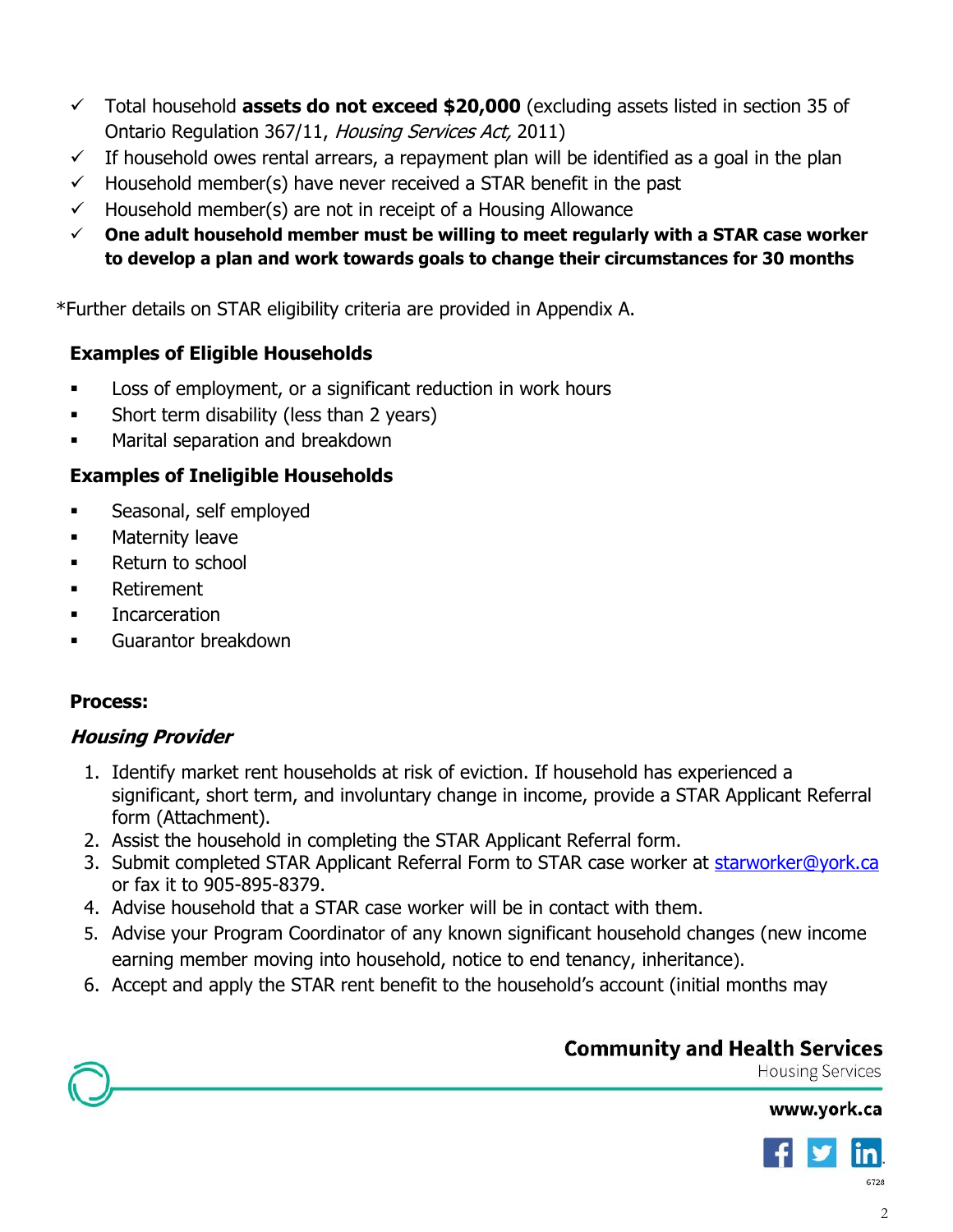include retroactive payments); repay any overpayments to the Region.

# **The Region**

- 1. Support the household in completing a STAR application form and in gathering verification documents.
- 2. Assess household for STAR program eligibility and appropriateness of other programs or resources.
- 3. Make final approval on the application based on eligibility criteria.
- 4. Set up monthly payment to housing providers.

# **STAR Financial Rent Benefit**

Approved households will receive a fixed financial benefit, called a "rent benefit" paid directly to the housing provider. The rent benefit is calculated **once** at the start of the program when the household is approved for STAR. The benefit is based on:

- **unit location** by municipality (south/north)
- **unit size** (Regional Occupancy Standard Program Instruction N°2004-04 or on existing unit size if smaller than Regional Standard)
- a percentage of the most current Canada Mortgage and Housing Corporation (CMHC) average market rents (AMR)
	- $\circ$  the STAR rent benefit is approximately 50% of AMR during the first twelve months of the program
	- o approximately 35% of AMR during months 13-18
	- o approximately 20% of AMR during months 19-24

The rent benefit is paid to the housing provider on behalf of the household. The household is responsible for the difference between the market rent as set out in the lease and the STAR rent benefit. The Region will update the STAR rent benefit levels annually as the CMHC AMR changes. Updates to AMR will only affect newly approved households. Households already approved for STAR, will not have their rent benefit changed with AMR updates.

**Example of a STAR Rent Benefit** – A couple with 3 children living in a 4 bedroom unit in Richmond Hill in 2015

 Richmond Hill is located in the southern municipality and southern unit benefit rates would apply

# **Community and Health Services**

**Housing Services**